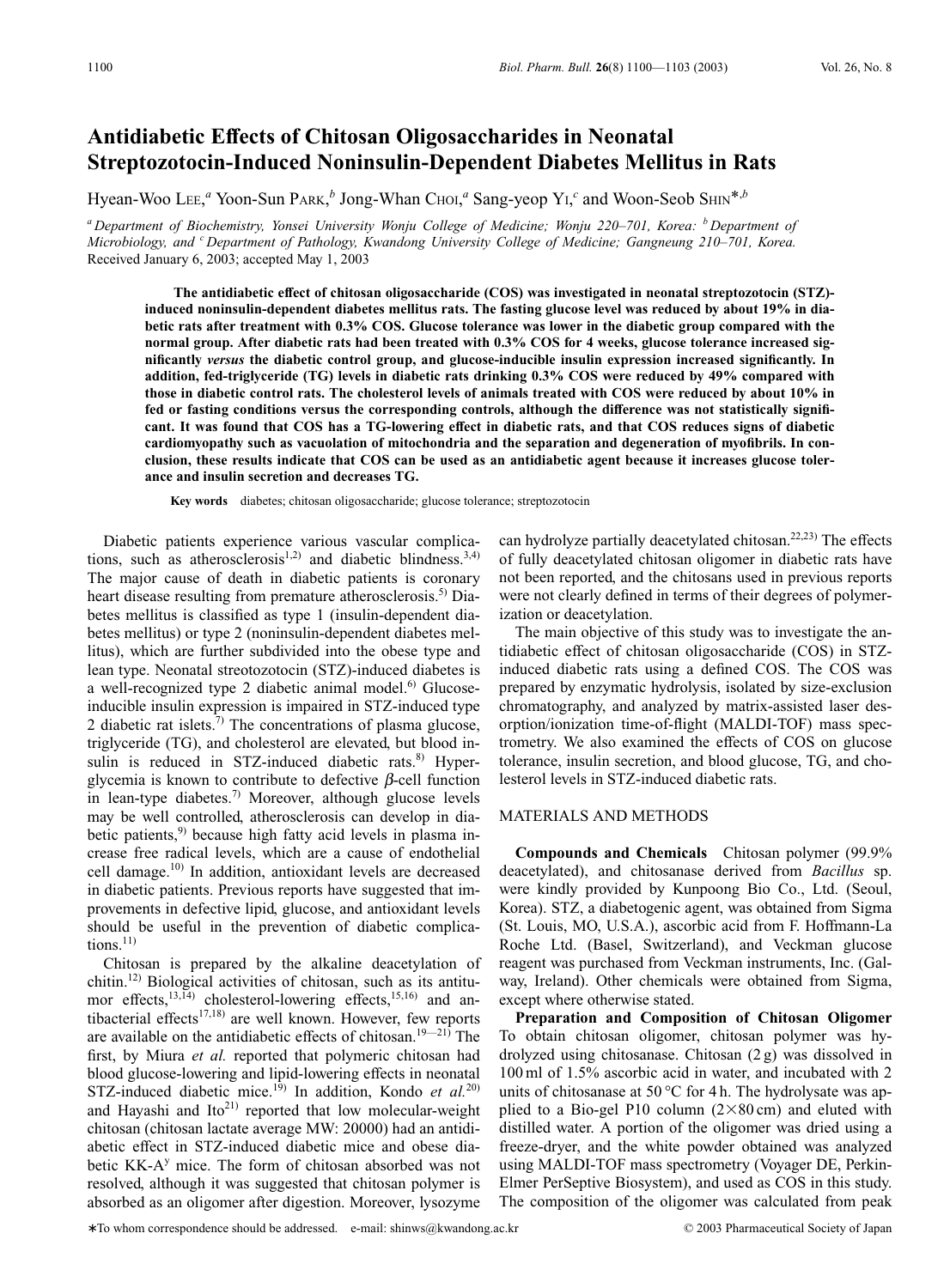intensities in the MALDI-TOF mass spectrum. The COS was found to be composed of 33.6% disaccharide, 16.9% trisaccharide, 15.8% tetrasaccharide, 12.4% pentasaccharide, 8.3% hexasaccharide, 7.1% heptasaccharide, and 5.9% octasaccharide. COS ascorbate was composed of COS 55% and ascorbic acid 45%.

**Animals** Healthy Sprague-Dawley rats were kept for breeding. The animals were maintained in a temperature- and humidity-regulated room  $(22 \pm 2 \degree C, 55 \pm 15\%$ , respectively) with controlled lighting (12-h light/dark cycle). To induce type 2 diabetes, STZ (80 mg/kg, i.p.) in 0.1 <sup>M</sup> citrate buffer (pH 5.0) was administered to a group of 3-d-old pups.<sup>24)</sup> The normal control group received only citrate buffer. The pups were weaned when 4 weeks old, and glucose tolerance was tested 8 weeks after the STZ injection.

**Blood Sample Collection and Glucose Tolerance Test** For the glucose tolerance test (GTT), glucose  $(2 \text{ g/kg}, \text{ i.p.})$ was administered to rats that had been fasted for 18 h. Blood samples were collected from a tail vein at 0, 1, and 2h. Plasma was separated immediately and analyzed for glucose content, and residual plasma was preserved at  $-70$  °C in a deep freezer. Glucose was measured using Veckman glucose reagent with a glucose analyzer 2 (Beckman Coulter Inc., CA, U.S.A.), and plasma insulin was assayed using commercial rat insulin ELISA kits (Crystal Chem Inc., U.S.A.). The results of GTT are expressed as integrated area under the curve over the first 2 h after glucose administration  $(GAUC_{0-2})$ . The concentrations of serum cholesterol and TG were measured using commercially available kits, *i.e.*, a cholesterol-E kit and a TG kit (Yeongdong Pharmaceutical Co., Korea).

**Experimental Procedure** Experimental animals were divided into the following groups: normal control group; normal group drinking 0.3% COS; diabetic control group; and diabetic group drinking 0.3% COS. COS-treated animals were allowed water containing 0.3% COS ad libitum for 4 weeks, and the normal and diabetic control groups were allowed water containing 0.1% ascorbic acid for 4 weeks. Fed and fasting plasma glucose, TG, and total cholesterol levels were measured when the animals were 8 weeks old (*i.e.*, immediately before treatment) and at 4 weeks after treatment.

**Electron Microscopy** Hearts were removed after 8 weeks of treatment, fixed overnight in  $0.1$  M cacodylate buffer (pH 7.4) containing 10% formalin, washed three times with fresh buffer, and postfixed in 1% osmium tetroxide for 1 h. After fixation, heart tissues were washed three times with the same buffer and dehydrated in an ethanol series. The dehydrated tissues were treated with propylene oxide for 1 h, embedded in Epon 812 resin, and hardened at 60 °C for 2 d. The Epon block was sectioned using an ultramicrotome and stained with uranyl acetate and lead nitrate for 30 min before being examined under an electron microscope (LEO 906, LEO Electron Microscopy Ltd., Oberkochen, Germany).

**Statistical Analysis** The data were analyzed using the Mann-Whitney test using GraphPad Prism (version 3.00 for Windows, GraphPad Software, San Diego, CA, U.S.A., www.graphpad.com). In all cases, a value of  $p < 0.05$  was considered significant. The data were expressed as  $mean \pm S.E$ .

#### RESULTS

**Characteristics of STZ-Induced Diabetic Rats** Diabetic rats were confirmed by the GTT 8 weeks after STZ injection. Before treatment (at 8 weeks), body weight and TG in the diabetic animal groups were almost the same as those in the normal groups. However, the glucose levels and  $GAUC_{0}$  of the diabetic rats were higher than those of the corresponding normal rats (Table 1). The glucose level was  $114\pm18.6$  mg/dl in the diabetic group and  $87.5\pm10.1$  mg/dl in the normal group. The  $GAUC_{0-2}$  was  $583 \pm 101.4$  mg/dl in the diabetic group and  $274\pm41.3$  mg/dl in the normal controls.

**Effect of COS on Glucose Level of Diabetic Rats** Fasting plasma glucose levels remained within the normal range after 4 weeks of treatment in the nondiabetic groups, whether COS fed or not. The fasting plasma glucose level was lowered by 19% in diabetic rats fed COS (Table 2). The plasma glucose level was higher in the nontreated diabetic group than in the nontreated controls. In treated diabetic rats, the fasting glucose level was similar to that on the nontreated controls, although COS treatment did not lower fed-glucose levels in diabetic rats (Table 2).

**Effect of COS on Glucose Tolerance in Diabetic Rats** COS treatment in the diabetic group had a significant effect on reducing the  $GAUC_{0-2}$  induced by glucose loading  $(2 \text{ g/kg}, \text{ i.p.})$  (Fig. 1). The  $GAUC_{0-2}$  level of the treated group was  $430 \pm 50.9$  mg/dl but the  $G A U C_{0}$ <sub>2</sub> level of the control group was  $554.0 \pm 93.0$  after 4 weeks' treatment. When diabetic rats were treated with 0.3% COS for 4 weeks, the  $G A U C_{0-2}$  level was reduced from  $583 \pm 101.4$  mg/dl (be-

Table 1. Characteristics of Sprague-Dawley Rats before COS Treatment

|                                                                                                                                           | Normal rats<br>$(n=20)$                                                                         | Diabetic rats<br>$(n=20)$                                                                           |
|-------------------------------------------------------------------------------------------------------------------------------------------|-------------------------------------------------------------------------------------------------|-----------------------------------------------------------------------------------------------------|
| Body weight $(g)$<br>Plasma glucose (mg/dl)<br>Cholesterol (mg/dl)<br>Triglyceride (mg/dl)<br>Glucose tolerance (mg/dl)<br>$(GAUC_{0,2})$ | $138.7 \pm 15.1$<br>$87.5 \pm 10.1$<br>$120.1 \pm 20.1$<br>$116.5 \pm 20.3$<br>$274.5 \pm 41.3$ | $139.0 \pm 17.2$<br>$114.0 \pm 18.6*$<br>$142.5 \pm 24.6$<br>$104.5 \pm 13.7$<br>$583.0 \pm 101.4*$ |

Diabetes was induced by intraperitoneal injection of STZ (80 mg/kg) to 3-d-old Sprague-Dawley rat pups.<sup>24)</sup> Blood samples were collected from 18 h-fasted rats 8 weeks after STZ injection. Each value represents mean±S.E. \* Significantly different from normal rats  $(p<0.05)$ .

Table 2. Effect of COS Treatment on Various Parameters in Normal and Diabetic Sprague-Dawley Rats

|                 | Normal rats                    |                  | Diabetic rats      |                      |
|-----------------|--------------------------------|------------------|--------------------|----------------------|
|                 | Control                        | Treated          | Control            | Treated              |
| In fasting rats |                                |                  |                    |                      |
| Glucose         | $90.0 \pm 10$                  | $102.0 \pm 14$   | $111.0 \pm 15^{a}$ | $90.0 \pm 16^{b}$    |
| Triglyceride    | $81.3 \pm 19.9$                | $69.5 \pm 30.4$  | $78.9 \pm 26.9$    | $65.9 \pm 22.4$      |
| Cholesterol     | $1450 + 217$                   | $1332 + 348$     | $1500+262$         | $122.0 + 33.2$       |
| In fed rats     |                                |                  |                    |                      |
| Glucose         | $120.0 \pm 11.5$               | $125.0 \pm 10$   | $135.0 \pm 18$     | $133.0 \pm 14$       |
|                 | Triglyceride $198.6 \pm 134.9$ | $124.0 \pm 21.4$ | $222.2 \pm 80.5$   | $114.0 \pm 32.6^{b}$ |
|                 | Cholesterol $140.1 \pm 12.4$   | $1240+107$       | $126.8 \pm 18.4$   | $111.9 \pm 13.4$     |

Normal and diabetic rats were treated with 0.3% COS for 4 weeks. Each value (mg/dl) represents mean $\pm$ S.E. from 6 rats. *a*) Significantly different from the normal control rats ( $p$ <0.05); *b*) significantly different from diabetic control rats ( $p$ <0.05).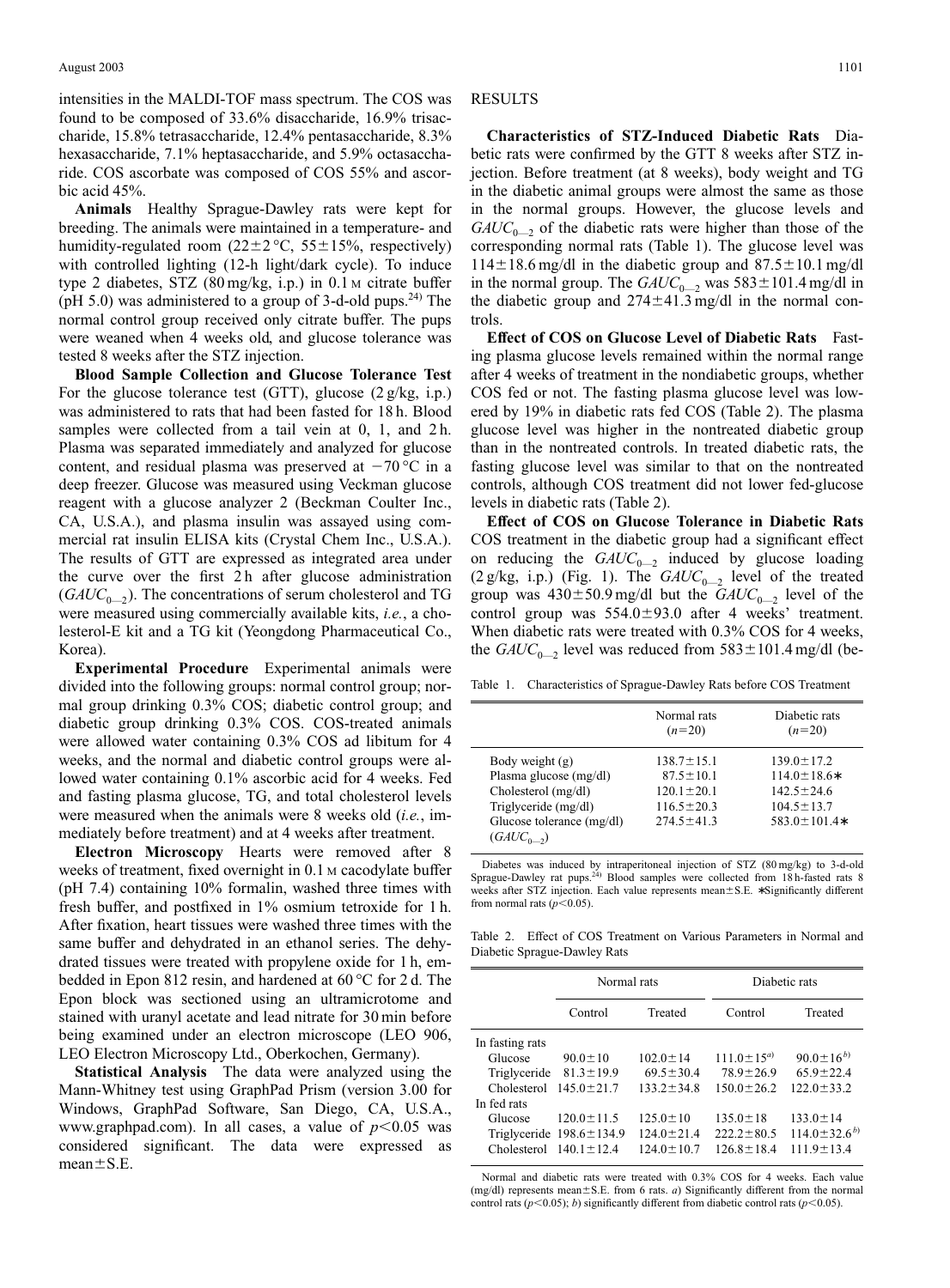

Fig. 1. Effect of COS on the Plasma Glucose Levels of 18 h-Fasted Rats after an Intraperitoneal Glucose Loading (2 g/kg)

The values represent the integrated area under the plasma glucose curve over 2 h  $(GAUC_{0-2})$ . Each value represents mean  $\pm$  S.E. of 6 rats.



Fig. 2. Effect of COS on Plasma Insulin Levels during GTT of 18 h-Fasted Rats after Intraperitoneal Glucose Loading (2 g/kg)

The values represent the area integrated under the plasma insulin curve over 2 h  $(IAUC_{0-2})$ . Each value represents mean ± S.E. of 6 rats.



Fig. 3. Protective Effect of COS against Heart Injury in Diabetic Rats

Diabetic rats were treated with 0.3% COS for 8 weeks, and heart tissues were examined by electron microscopy. A: In the myocardium of a diabetic treated rat, the structure of myofibrils (My) was well preserved and mitochondrial (Mi) swelling and vacuolation were improved. B: in the myocardium of a diabetic control rat, myofibrils were separated and degenerated and mitochondria were swollen and vacuolated. C: In the myocardium of a normal control rat, myofibrils were densely packed and aligned and mitochondria were intact.

fore treatment) to  $430 \pm 50.9$  mg/dl (after treatment) (Table 1, Fig. 1). However, nontreated diabetic rats fed water containing 0.1% ascorbic acid for 4 weeks were found to have unaltered glucose tolerance. The glucose tolerance of nontreated normal rats did not alter throughout the experiment, whether they were treated with COS or not.

**Effect of COS on Insulin Secretion Induced by Glucose in Diabetic Rats** The integrated area under the curve for insulin  $(IAUC_{0-2})$  was significantly higher in the treated diabetic rats than in the nontreated diabetic rats. Although the  $I A U C_{0}$  of the nontreated diabetic animals was one-half that in the nontreated controls, the  $IAUC_{0}$  in the treated diabetic rats was similar to that in the nontreated controls (Fig. 2).

**Effect of COS on Serum TG Level of Diabetic Rats** After the normal and diabetic animals had been treated with 0.3% COS, the fed-TG levels decreased significantly (Table 2). Fed-TG levels in COS-treated animals were 38% lower than those in normal control rats and 49% lower than in diabetic control rats, respectively. However, fasting-TG and cholesterol levels were not different between these groups. Cholesterol in the 0.3% COS-fed animals were about 10% lower than in the corresponding nontreated animals, regardless of feeding or fasting, although the difference was not statisti-

### cally significant.

**Protective Effect of COS on Diabetes-Induced Heart Injury** To investigate the preventive effect of COS on heart injury induced by diabetes, diabetic rats were treated with 0.3% COS for 8 weeks, and heart tissues were compared with those of the diabetic controls under the electron microscope (Fig. 3). In animals treated with COS for 8 weeks, alterations in myocardial structure were prevented. However, electron microscopic morphometry of heart samples from diabetic control rats revealed diabetic cardiomyopathy, which consisted of the vacuolation and swelling of mitochondria and the separation and degeneration of myofibrils.

## DISCUSSION

The COS used in this study was prepared by enzymatic hydrolysis and size-exclusion chromatography. MALDI-TOF mass spectroscopy showed that the oligomer was effectively completely deacetylated, and that it was composed of 2— 8 dp oligomers (data not shown). Chitosan polymer has a high molecular weight and viscosity, and it is insoluble at pH values above 6.3 (the  $pK_a$  of chitosan). On the other hand, chitosan oligomers have low viscosities and are freely soluble at neutral pH. The properties of COS may be usefully ap-